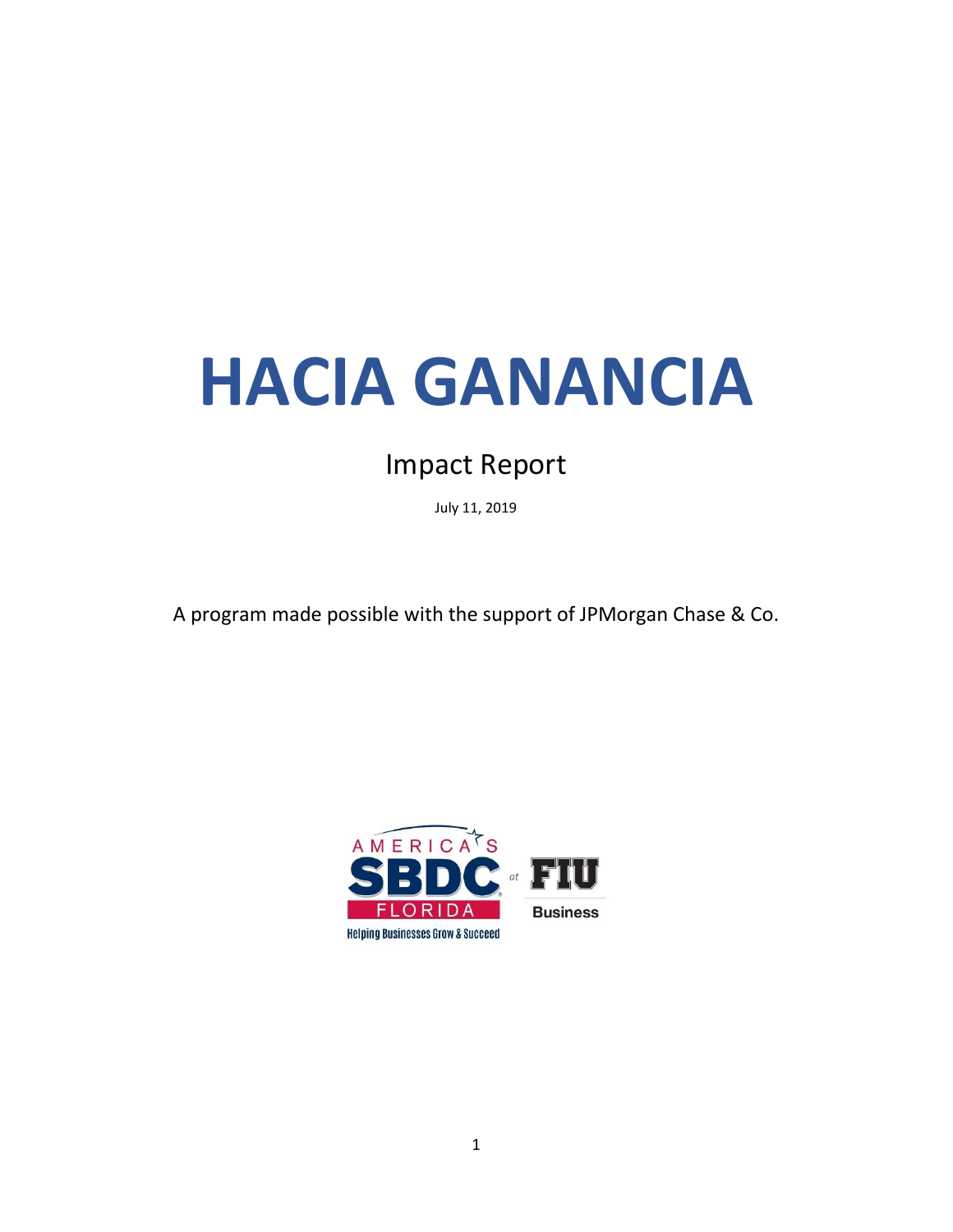

To: Maria Escorcia, Vice President-Florida, JPMorgan Chase & Co., [maria.escorcia@jpmchase.com](mailto:maria.escorcia@jpmchase.com)

cc: Cecelia Tanaka, Global Philanthropy, JPMorgan Chase & Co., [Cecelia.j.tanaka@jpmchase.com](mailto:Cecelia.j.tanaka@jpmchase.com) Ken Knowlton, Grants Manager, JPMorgan Chase & Co.[, kenneth.knowlton@jpmorgan.com](mailto:kenneth.knowlton@jpmorgan.com)

Dear Maria and JPMorgan Chase Global Philanthropy Team,

With pleasure and gratitude, we present to you this report on the impact of Hacia Ganancia, an online financial training program for Hispanic business owners that was made possible by the support of JPMorgan Chase & Co. Response to the program by Spanish-speaking business owners in Miami-Dade County was outstanding, with 207 Hispanic business owners participating in the program as of the award end date of May 31, 2019.

This unique Spanish-language training program teaches in about 15 hours accounting and finance skills that normally would require about a year of accounting courses. The goal of the program was to arm Hispanic business owners with the knowledge they need to make better financial decisions.

Indeed, many of the participants put their newly acquired skills to work, reporting significantly higher revenues for their businesses -- \$7.25 million total increase – in the months after receiving the training. In addition, participants were able to access a total of \$2.76 million in capital after enrolling in Hacia Ganancia. Those results far outpaced the goals established for the program. All impact results can be seen on page 3 of this report.

Many of the business owners specifically credited what they learned in the Hacia Ganancia program for the improved financial performance of their companies. Participants included a wide range of industries and sectors, from shop owners to food manufacturers to transportation companies. Two of the companies are featured starting on page 6 of this report, which includes video links.

The financial support provided by JPMorgan Chase & Co. made those successes possible, allowing Hispanic business owners to better realize the full potential of their businesses – and of their livelihoods. Florida International University, including the Florida SBDC at FIU, is grateful to you and your team for making it possible.

We look forward to continuing this very special financial training program -- and to more impact and success in the years to come.

Sincerely,

Jacqueline Sousa Immediate Past Regional Director, Florida SBDC at FIU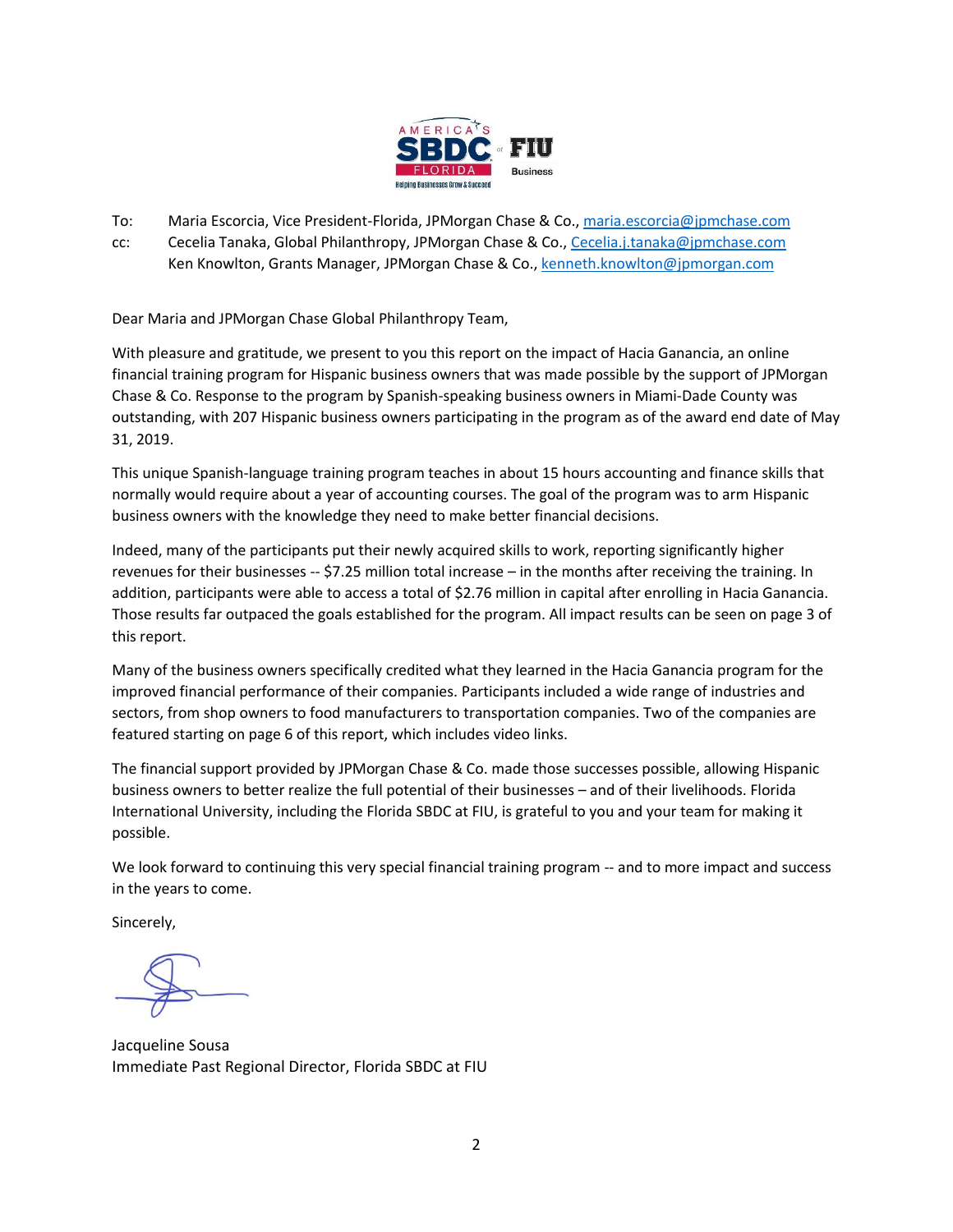### About Hacia Ganancia

Hacia Ganancia is a Spanish-language online finance and accounting training program that teaches Hispanic entrepreneurs and business owners in hours an understanding of business finance and accounting that normally takes years to learn. Hacia Ganancia is a significant leap forward in tackling the lack of financial capabilities among a large percentage of Spanish-speaking business owners.

Based on an innovative training method, Hacia Ganancia uses the exciting new field of quantum information science (QIS) to reduce the time it takes someone to become financially capable. With this unique training methodology, trainees can learn in less than 20 hours concepts and information that normally would require a year or more of finance and accounting courses.

In 2015, a partnership of the Florida SBDC at FIU, the FIU Pino Global Entrepreneurship Center and Qbit Solutions made the training available via live, in-person classes in Miami-Dade County. Seeking to scale the success of the training program, SBDC at FIU, with the support of JPMorgan Chase & Co. in 2018 launched an online version of the Hacia Ganancia training, ultimately creating a hybrid training program utilized by more than 200 Hispanic business owners in Miami-Dade County and resulting in millions of dollars in financial impact to those businesses.

Informational Video-English[: https://www.youtube.com/watch?v=3LAhT7NNlxs](https://www.youtube.com/watch?v=3LAhT7NNlxs)

Informational Video-Spanish: <https://www.youtube.com/watch?v=ME2lDYBjyAM>

### The Program's Impact

Throughout the program, SBDC at FIU maintained communication with as many participants as possible to understand if any changes were needed to maximize the impact of the program. The primary goals were to ensure that the training helped business owners make better financial decisions, resulting in their ability to access capital, grow sales or increase profitability.

In the spring of 2019, as the conclusion of the award period approached, SBDC at FIU surveyed all participants to determine the impact the training had on their businesses and their financial decisionmaking.

By almost every measure, the program exceeded expectations. In particular, revenue growth and access to capital far exceeded the performance goals set for the program. SBDC at FIU would make the participants aware of its advisors who specialize in helping businesses grow revenues and access capital. Many Hacia Ganancia students took advantage of this capability and assistance.

The program fell short slightly in one important measure – job creation. Participants reported a total of 97 jobs created, only 3 jobs short of the goal of creating 100 jobs. However, many participants said they planned to hire more positions in the near future.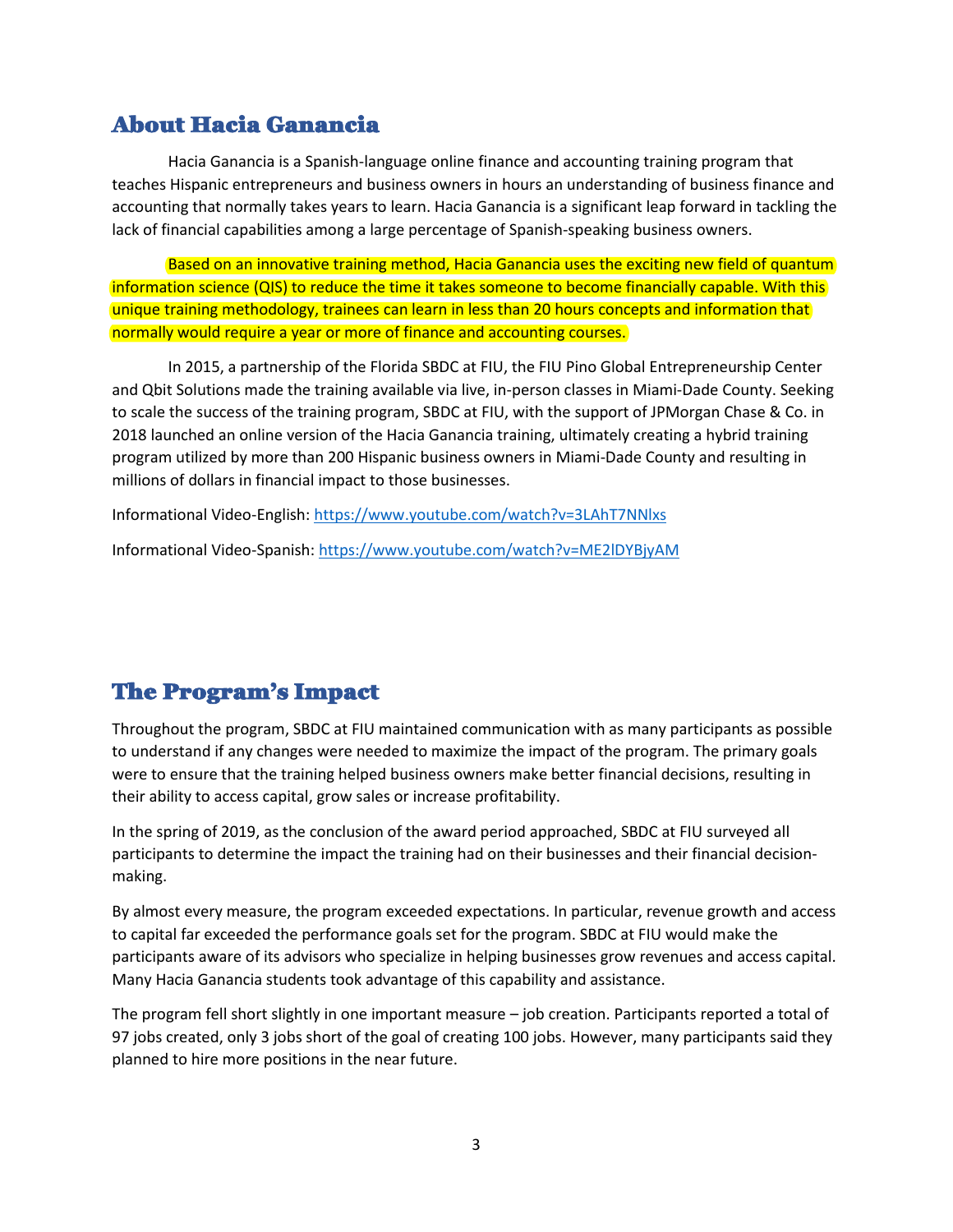In addition, the center had set a goal of generating at least one patent. This goal was set primarily for the creator of the training method, Alfredo Lacayo. The hope was that this special training methodology could be patented. However, Mr. Lacayo's legal counsel advised that the methodology was not patentable.

| <b>Measure</b>                                 | <b>Actual</b> | Goal        | Variance |
|------------------------------------------------|---------------|-------------|----------|
| No. of Small Business Participants             | 207           | 200         | $+3.5%$  |
| No. of New Jobs Created                        | 97            | 100         | $-3%$    |
| Increased Revenues (total)                     | \$7.25        | \$1 Million | $+625%$  |
|                                                | Million       |             |          |
| Access to Capital (total)                      | \$2.76        | \$2 Million | $+38%$   |
|                                                | Million       |             |          |
| Increased Profitability (% of participants who | 23%           | 10%         | $+130%$  |
| said profits increased due to the training)    |               |             |          |

### Lessons Learned

To maximize scale and scope, the original plan was to deliver the Hacia Ganancia training 100 percent online, with minimal live interaction with the trainer and advisor. However, we soon learned that many of the participants wanted the live interaction with the trainer, in part to ask questions particular to the finances of their businesses. In addition, by having the businesses owners gather in groups during trainings, we witnessed the benefits of having business owners learn from each other, as they shared stories about their experiences and how they overcame financial challenges.

About four months after the launch of the program, a hybrid model was created in which registrants to the online training also could participate in live Hacia Ganancia workshops throughout the county. In addition, trainer Lacayo would routinely meet with the participants to emphasize key lessons and answer questions.

### Hacia Ganancia In the News

The Hacia Ganancia training program received much attention from Miami's Hispanic business community, with media coverage that included a story about the program in the *Diario Las America's*, one of Miami's longest running Spanish newspapers, as well as Spanish radio shows. Hacia Ganancia trainer Alfredo Lacayo was invited to produce a couple of Spanish podcasts about the financial challenges business owners face. Links to the media coverage can be found here:

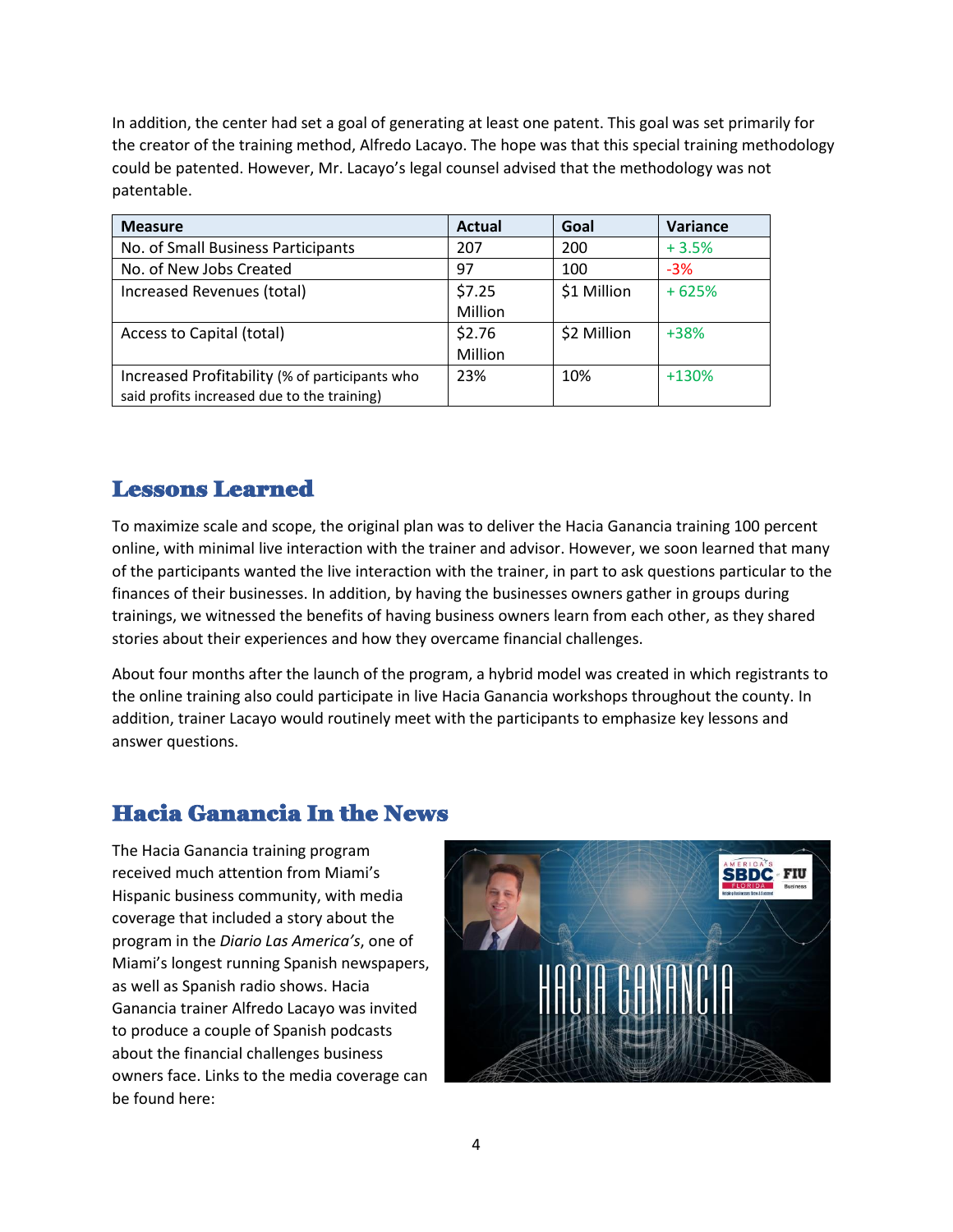- ➢ Diario Las Americas, March 14, 2018: [https://www.diariolasamericas.com/economia/la-fiu](https://www.diariolasamericas.com/economia/la-fiu-recibe-una-subvencion-jp-morgan-chase-cursos-gratuitos-pequenos-empresarios-hispanos-n4145790)[recibe-una-subvencion-jp-morgan-chase-cursos-gratuitos-pequenos-empresarios-hispanos](https://www.diariolasamericas.com/economia/la-fiu-recibe-una-subvencion-jp-morgan-chase-cursos-gratuitos-pequenos-empresarios-hispanos-n4145790)[n4145790](https://www.diariolasamericas.com/economia/la-fiu-recibe-una-subvencion-jp-morgan-chase-cursos-gratuitos-pequenos-empresarios-hispanos-n4145790)
- ➢ Mundo Opi TV, Aug. 1, 2018:<https://www.youtube.com/watch?v=vK-0IhQx6aQ>
- ➢ FIU BizNews, March 21, 2018: [https://biznews.fiu.edu/2018/03/jpmorgan-chase-teams-with](https://biznews.fiu.edu/2018/03/jpmorgan-chase-teams-with-fiu-to-develop-program-for-spanish-speaking-entrepreneurs/)[fiu-to-develop-program-for-spanish-speaking-entrepreneurs/](https://biznews.fiu.edu/2018/03/jpmorgan-chase-teams-with-fiu-to-develop-program-for-spanish-speaking-entrepreneurs/)
- ➢ Podcast, NMMiami.com, Oct. 1, 2018: <https://open.spotify.com/episode/00hWH6kQQIpX5v8A0IvG0b>
- ➢ Podcast, NMMiami.com, Nov. 8, 2018: [https://nmmiami.podbean.com/e/podast-hacia](https://nmmiami.podbean.com/e/podast-hacia-ganancia-110618/)[ganancia-110618/](https://nmmiami.podbean.com/e/podast-hacia-ganancia-110618/)
- ➢ VBC Radio Show, Aug. 23, 2018: [https://www.mixcloud.com/vbcradio/hacia-ganancia-evento-](https://www.mixcloud.com/vbcradio/hacia-ganancia-evento-23-agosto-finanzas-para-peque%C3%B1os-empresarios-sbdc-y-el-vbc/)[23-agosto-finanzas-para-peque%C3%B1os-empresarios-sbdc-y-el-vbc/](https://www.mixcloud.com/vbcradio/hacia-ganancia-evento-23-agosto-finanzas-para-peque%C3%B1os-empresarios-sbdc-y-el-vbc/)

#### Mission Partners

From the beginning, many community and resource partners helped SBDC at FIU spread the word about the Hacia Ganancia program. Many more referred clients and business owners to the program. Partners included:

- ➢ Venezuelan Business Club:<https://calendar.fiu.edu/event/hacia-ganancia-doral#.XR-Ld-hKiUk>
- ➢ Miami Business Club: [https://www.sba.gov/tools/content/hacia-ganancia-miami-business](https://www.sba.gov/tools/content/hacia-ganancia-miami-business-club?utm_medium=email&utm_source=govdelivery)[club?utm\\_medium=email&utm\\_source=govdelivery](https://www.sba.gov/tools/content/hacia-ganancia-miami-business-club?utm_medium=email&utm_source=govdelivery)
- ➢ Acción
- ➢ Our Microlending

### Program Financial Report

All awarded funds were expended in the delivery of the program from the program period of August 2017 until May 31, 2019.

| <b>Revenue</b>                                |           |
|-----------------------------------------------|-----------|
| <b>JPMC Award</b>                             | \$140,000 |
| <b>Expenses (2017-2019)</b>                   |           |
| <b>FIU Foundation Fee</b>                     | \$4,200   |
| Salaries & Fringe (Management/Administrative) | \$41,471  |
| Trainer Costs / Professional Fees             | \$51,584  |
| <b>Online Course Production</b>               | \$17,400  |
| Marketing & Promotion                         | \$20,328  |
| Events & Catering                             | \$1,913   |
| <b>Educational Materials &amp; Supplies</b>   | \$3,104   |
| <b>Total Expenses</b>                         | \$140,000 |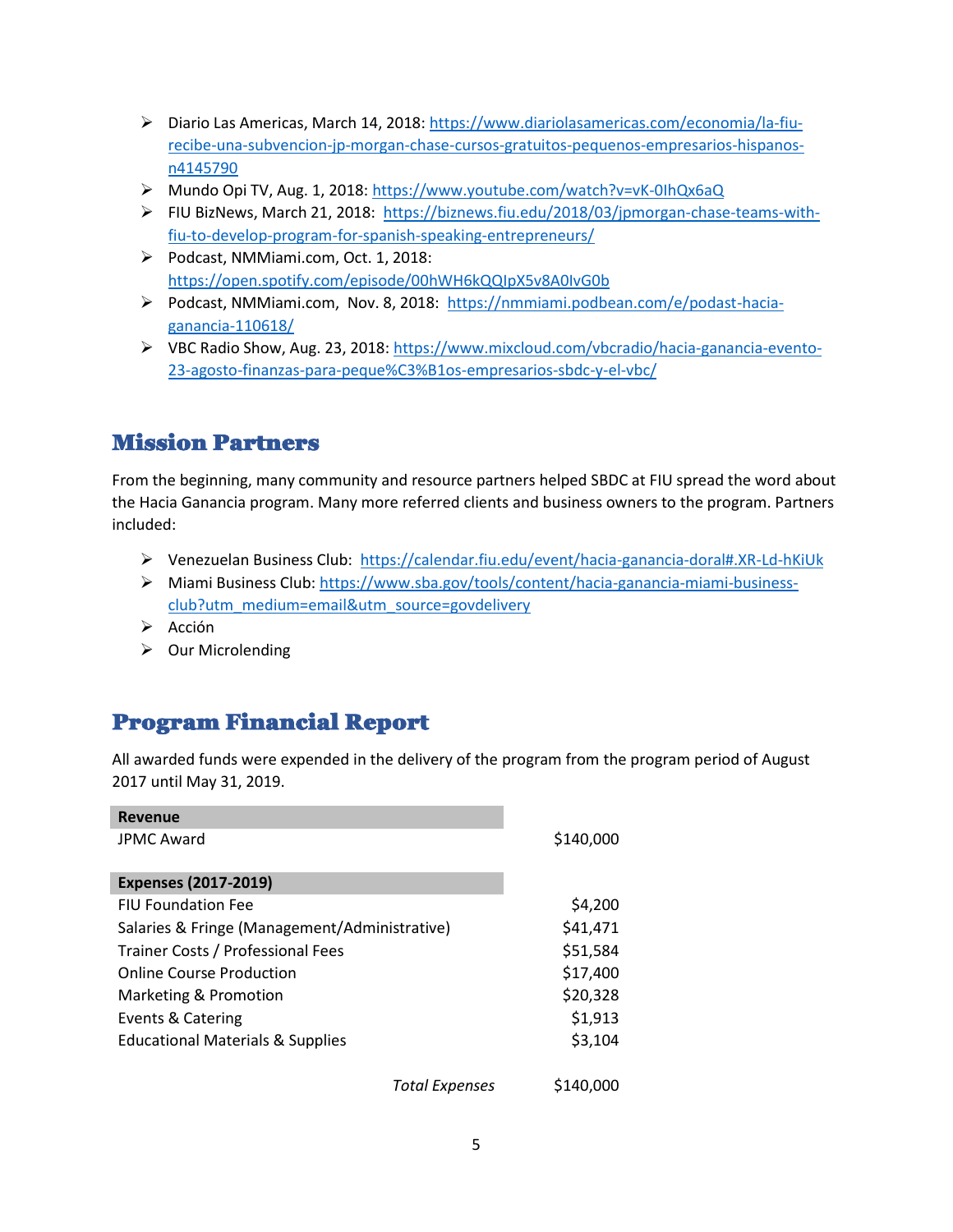#### Success Stories

Throughout the program period, SBDC at FIU met and worked with hundreds of Hispanic business owners who were trying to fulfill their dreams of running a successful enterprise. They were individuals such as German and Juan Puerto, co-owners of Fruitique, a maker of tropical-flavored ice creams; and NeoBroadband, a seller of cable equipment.

## **Miami Ice Cream Maker Gets the Scoop on Building Success**

*By SBDC at FIU*

*Fruitique Video English[: https://youtu.be/pTuH2j6uGlM](https://youtu.be/pTuH2j6uGlM) Fruitique Video Spanish:<https://youtu.be/Ltuj9vkJ8FQ>*

Success tastes sweet for Fruitique, a Hialeah-based ice cream manufacturer that is expanding beyond the South Florida market.

Launched in 2011, this family business has scooped up a niche in the market by focusing on Caribbean



flavors that are popular with Latin consumers, including coconut, passion fruit, mamey, guanabana and Miami-inspired specialties such as guava and cheese.

Now the company, owned and operated by brothers German and Juan Puerto, is taking the taste of the tropics to New England, where it is introducing the Fruitique brand.

"We're very excited for this new market into which we're expanding," says German.

"We've proven that we can be successful in South Florida, especially with Latins, but now we're getting into a different market, different demographics and the feedback has been excellent."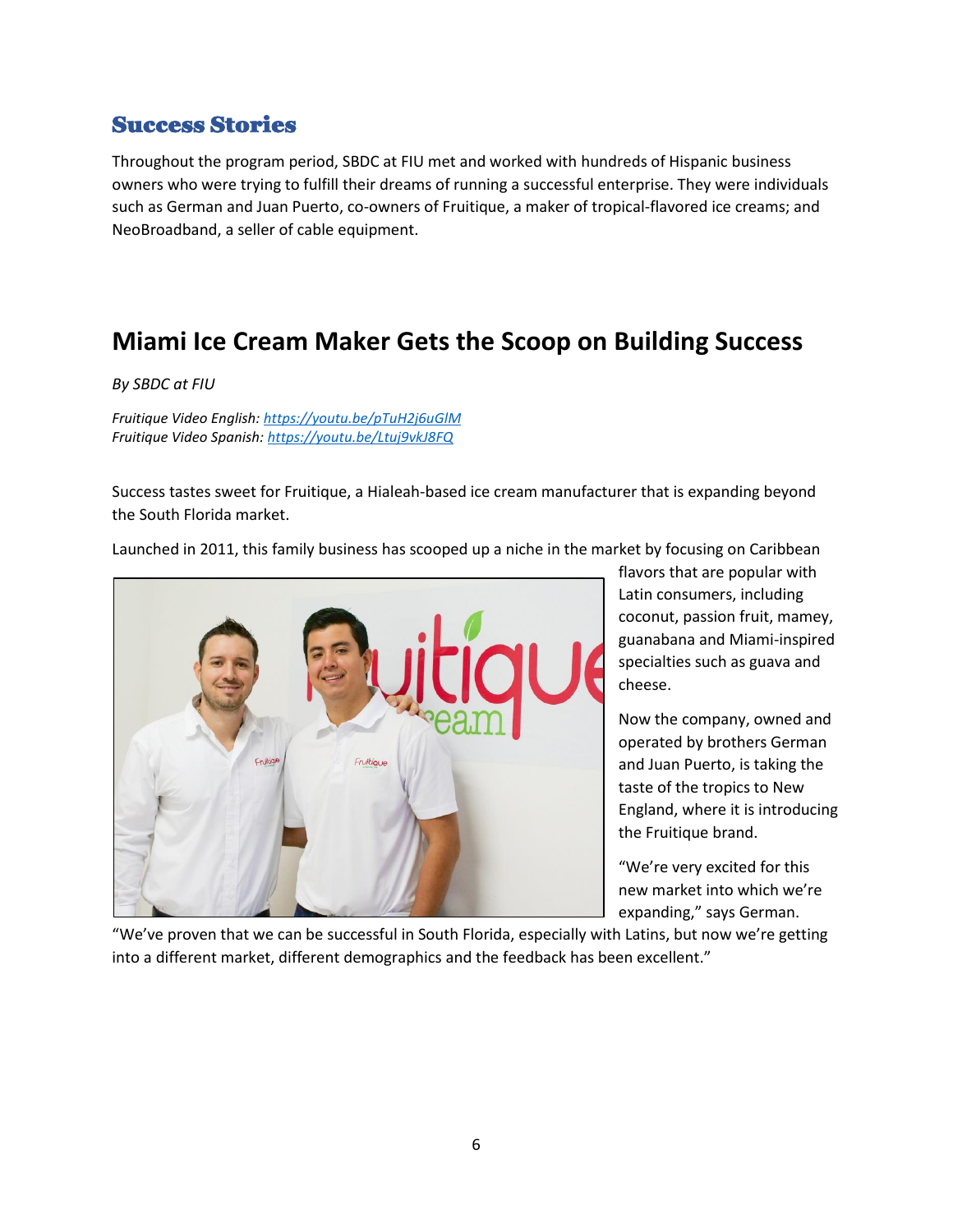The new market is a long way from the company's beginnings in Miami, where their father started the business by selling primarily to local restaurants. After the sons joined the company, they realized they

needed to take a more methodical and strategic approach to growing the business.

Today, Fruitique ice creams are available at restaurants and food stores throughout the region, from the Florida Keys to Orlando, and at retailers that include many CVS and Winn Dixie stores.

Juan, a chef who also focuses on marketing, says key to him was expanding his understanding of package design and point-of-sales



displays – knowledge he gained from one of the consultants at the Florida SBDC at FIU, the small business development center at FIU College of Business. The center provides a team of business experts who work with business owners at no cost to help them grow their companies.

"There is a lot of competition," says Juan. "So differentiating ourselves has been a big challenge. The SBDC has helped me a lot. One of the consultants has a food background in consumer-packaged goods. That's what opened my eyes to even researching the industry more and learning from bigger brands."

The brothers say the ability to obtain a bank loan with the assistance of Florida SBDC at FIU marked an important turning point for the company, which has expanded production with more employees, as well as with more-efficient equipment.

In addition to receiving advisory, German also participated in Hacia Ganancia, a Spanish-language financial training program offered by the Florida SBDC at FIU.

The training and consulting he has received, German says, is allowing him to make better financial decisions and better plan for the future, including decisions regarding pricing and expansion projections.

Should New Englanders take a liking to Fruitique's flavors, the company hopes that market will be only the first of many outside of Florida.

At that point, the company's future could be fruitful indeed.